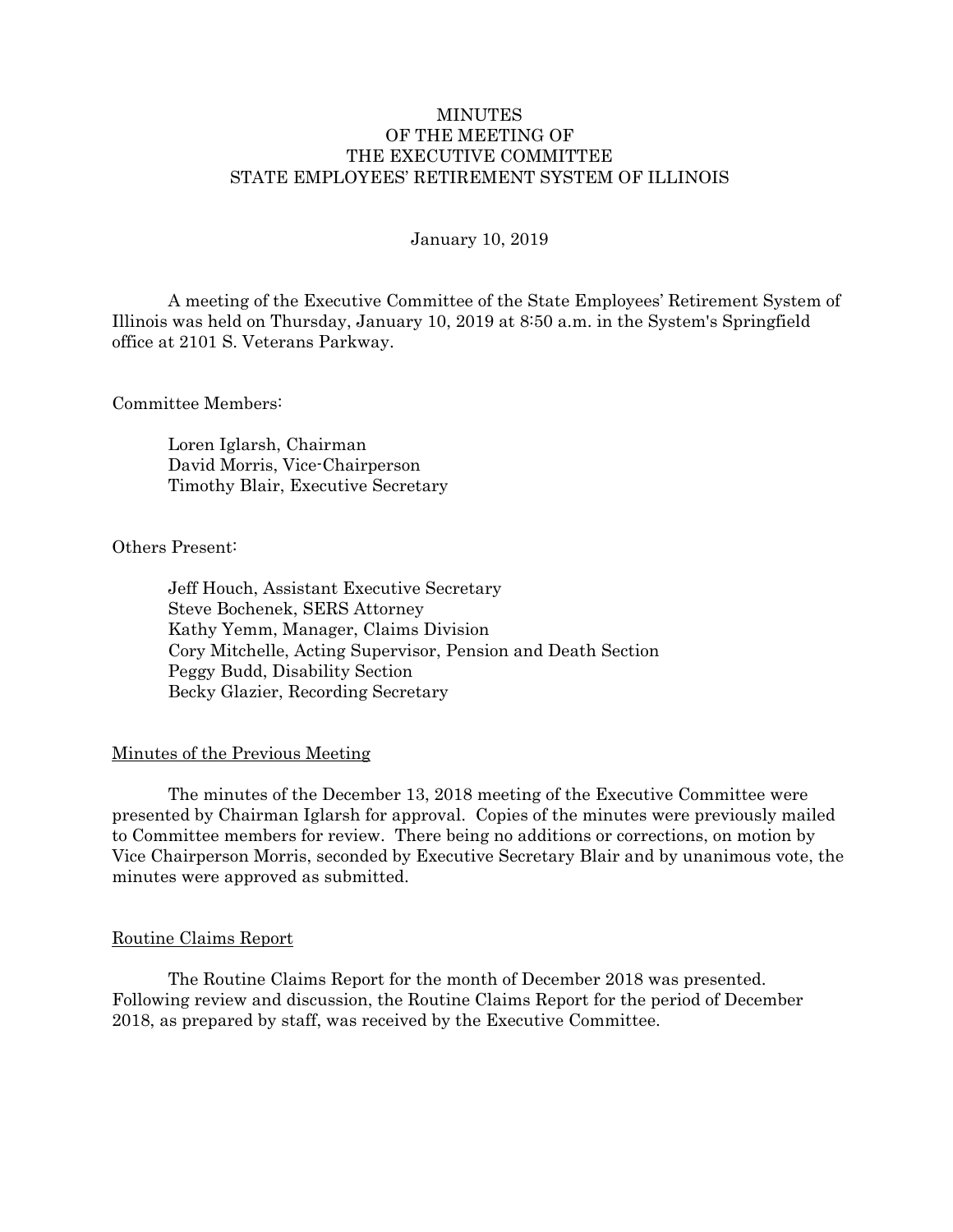# Old Business

# Laura Cadagin – Appealing Refund Repayment Amount

In 2005, Laura Cadagin requested the cost to purchase 219 months of SERS service credit for time spent working for the Illinois Finance Authority (IFA). Ms. Cadagin was notified the cost of the purchase would be \$58,928.62, representing employee contributions and interest. She made this contribution and was notified on February 28, 2005 that the payment had been received and that 219 months of service credit would be added to her account. On April 27, 2005, Ms. Cadagin was notified that a mistake was made in the calculation of the cost of her IFA service credit (required employer contribution was excluded) and that she owed an additional \$77,033.10.

On August 11, 2005, Ms. Cadagin appealed to the Executive Committee to ask the committee to affirm that all 219 months of service credit had been purchased by February 28, 2005, and that no additional contributions were required. On September 8, 2005 the Executive Committee adopted a recommendation to affirm the additional contributions were required in order to establish the entire 219 months of service credit, or that Ms. Cadagin could instead choose to establish 94 months of service credit and not make the additional contributions.

In June 2018, Ms. Cadagin requested the cost to purchase the additional 125 months of IFA service credit. She was provided with a cost of \$231,727.46, representing employee and employer contributions at the current rate, and interest at 2.5% annually.

Ms. Cadagin was present at the December 13, 2018 meeting with her attorney, Carl Draper, to appeal the amount of the required contribution. Attorney Draper reported he would send additional information to SERS' attorney and the committee agreed to defer the case until the new information was received from Attorney Draper for review.

The new information was received and reviewed by the Committee. Executive Secretary Blair moved to refer the matter for recommendation. Vice Chairperson Morris seconded the motion. All were in favor.

# Michael Horve – Appealing the Conversion of Non-Occupational Disability to Occupational **Disability**

 Michael Horve worked as a yard maintenance worker for the Secretary of State. He went off work on October 20, 2016. He began a service connected leave of absence on October 21, 2016.

 Mr. Horve filed for an occupational disability claim with SERS on May 26, 2016, citing a work related injury on May 5, 2016. SERS paid occupational disability benefits to Mr. Horve while he received TTD from Tristar. SERS stopped his benefit on October 2, 2016 because his TTD benefits were ceased by Tristar.

 On January 17, 2017, Mr. Horve filed for SERS Temporary disability benefit and signed a Required Signature for Temporary Disability form. Mr. Horve entered into a settlement for his injury on April 16, 2018. Based on this settlement, SERS converted his Temporary benefit to an Occupational benefit. This created an overpayment due to SERS.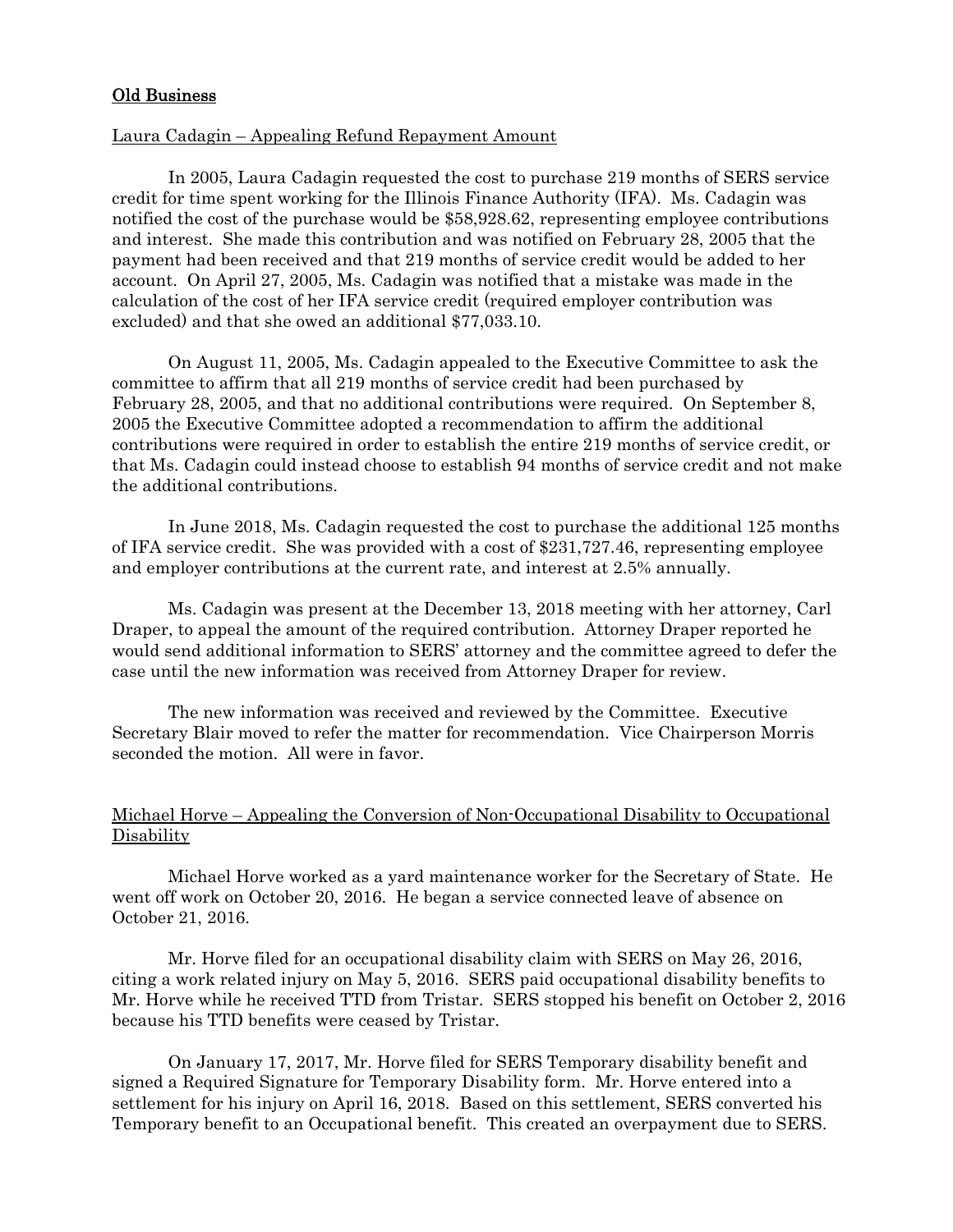Mr. Horve is requesting SERS to cease attempts to collect the overpayment, claiming that this period of disability was not work related. Further, his attorney feels that the settlement did not include any payment to Mr. Horve for temporary total disability benefits for the period in which he received SERS disability payments.

 Mr. Horve and his attorney, Hugh Rowden, were present at the December 13, 2018 Executive Committee meeting to appeal the conversion of Temporary Disability benefits to Occupational Disability benefits. The case was referred back to the disability staff for review and verification of the medical(s) on file.

Disability staff reviewed and verified that the additional information supported the staff decision. Chairman Iglarsh moved to refer for a recommendation. Vice Chairperson Morris seconded the motion. All were in favor.

### Kristen Longino – Appealing Denial of Non-Occupational Disability

 Kristen Longino works as a Motor Vehicle Cashier for the Secretary of State. She last worked September 9, 2017. She began a medical leave of absence on September 9, 2017. She has not returned to work.

 The SERS medical consultant has reviewed the file and has found there is insufficient evidence in the file to substantiate a disabling condition.

Ms. Longino wishes to appeal the denial of Non-Occupational Disability benefits. She was scheduled to appear before the December 13, 2018 Executive Committee but was unable to attend. Her case was deferred.

After review and discussion, the Committee agreed to defer this matter until additional medical information is submitted.

# New Business

## Raymond Smith – Service Credit Update

Public Act 100-611 provides that certain members who were participating under the alternative formula prior to being transferred from IDOC/IDJJ to CMS or DoIT as a result of certain executive orders shall receive service credit under the alternative formula for service after the transfer.

In November of 2011, Raymond Smith was transferred to CMS by such an executive order. Mr. Smith remained at CMS through November of 2013, then took another position at the Department of Insurance. In May of 2015, Mr. Smith returned to the Department of Corrections.

It should also be mentioned that Mr. Smith won a grievance for the period of August 2014 through May 2015 that awarded him alternative formula service credit for a portion of his employment at the Department of Insurance. He is in the process of completing the purchase for that upgrade, which represents 10 months of service at the Department of Insurance.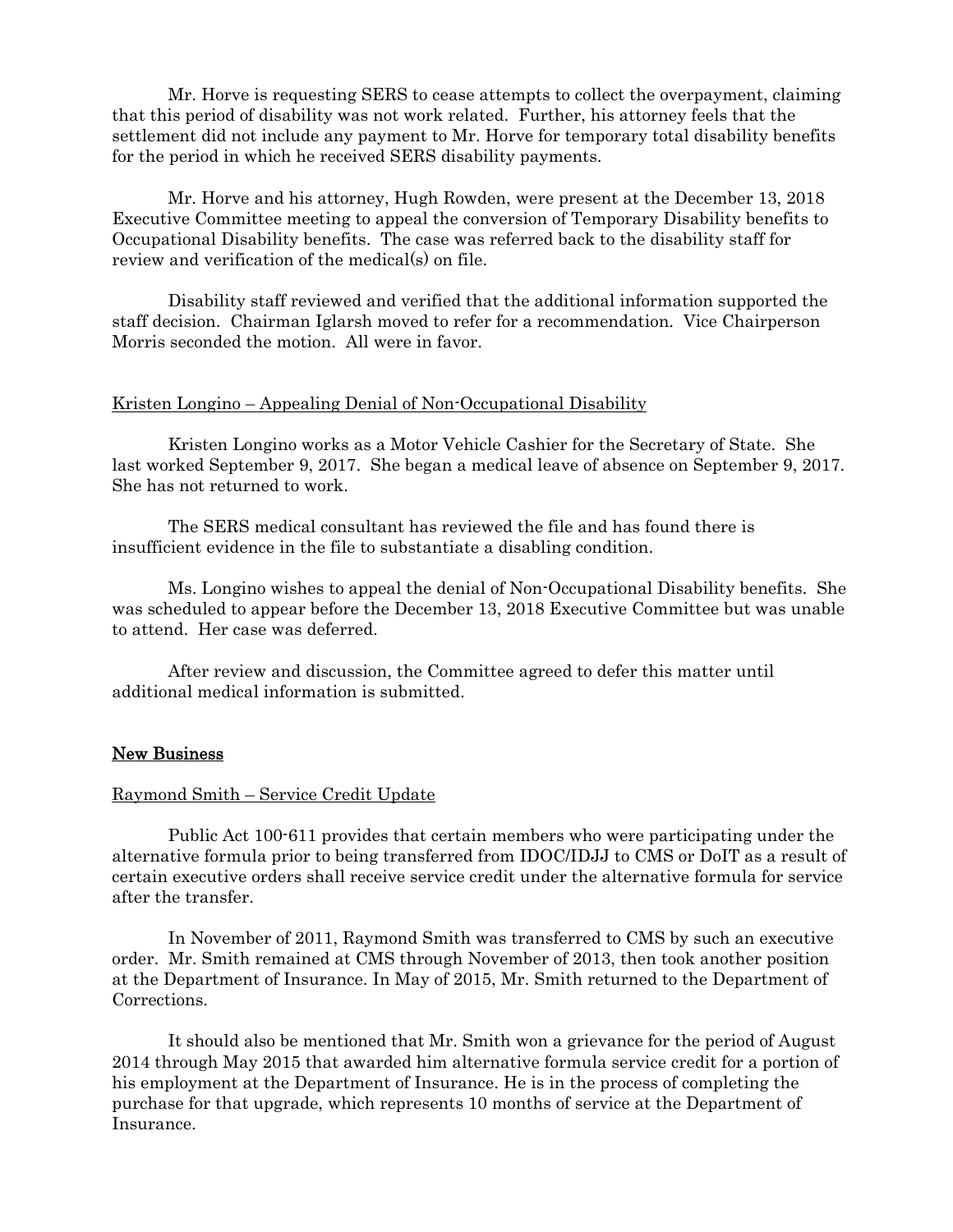Staff informed Mr. Smith of the cost necessary to upgrade such service, and the amount of service credit that would be upgraded. In conversations with Mr. Smith, he was informed that his employment at the Department of Insurance is not eligible for the upgrade as a result of this Public Act. He disagreed and stated that the language below (which is in PA 100-611) provides that he is entitled to alternative service for all his service following the date of his transfer, including his time at the Department of Insurance.

 A person under paragraph (20) is entitled to eligible creditable service for service credit earned under this Article on and after his or her transfer by Executive Order No. 2003-10, Executive Order No. 2004-2, or Executive Order No. 2016-11.

There is 9 months of service in dispute, all which was with the Department of Insurance. The question is, despite the language of the law referenced above, when Mr. Smith left CMS to take a position at Department of Insurance, would the provisions of PA 100-611 apply to service credit earned at the Department of Insurance.

Mr. Smith was present at the meeting and distributed materials including back up exhibits in support of his request.

After review and discussion, Chairman Iglarsh moved to refer the matter to SERS Attorney Bochenek for further review. Vice Chairperson Morris seconded the motion, and all were in favor.

## Aaron Anderson – Beneficiary Form Received After Death

 Aaron Anderson was an active state employee when he died on October 13, 2018. Mr. Anderson had not previously completed a beneficiary form, so by default, the beneficiary was his estate.

 A beneficiary form signed by Mr. Anderson on October 10, 2018 was received in the office on October 15, 2018, two days after his death. This form designated his father, Aaron T. Anderson as the primary beneficiary.

 The beneficiary form was completed and submitted to his payroll officer at the Department of Corrections on October 10, 2018 and then the form was forwarded to SERS.

 Aaron T. Anderson is requesting the death benefit be paid to him as named beneficiary and not to the member's estate.

After review and discussion, Chairman Iglarsh moved to approve the request from Aaron T. Anderson the death benefit be paid to him as named beneficiary. Vice Chairperson Morris seconded the motion, and all were in favor.

# David Campbell – Appeal of Pension Amount

 David Campbell retired on April 1, 2018. While processing his pension, it was discovered that there were earnings in the amount of \$37,168.32 posted in the month of January, 2014.

 The member's employer was contacted regarding this large payment. A payment of \$26,148.32 was made to the member for vacation days and accrued holidays. This check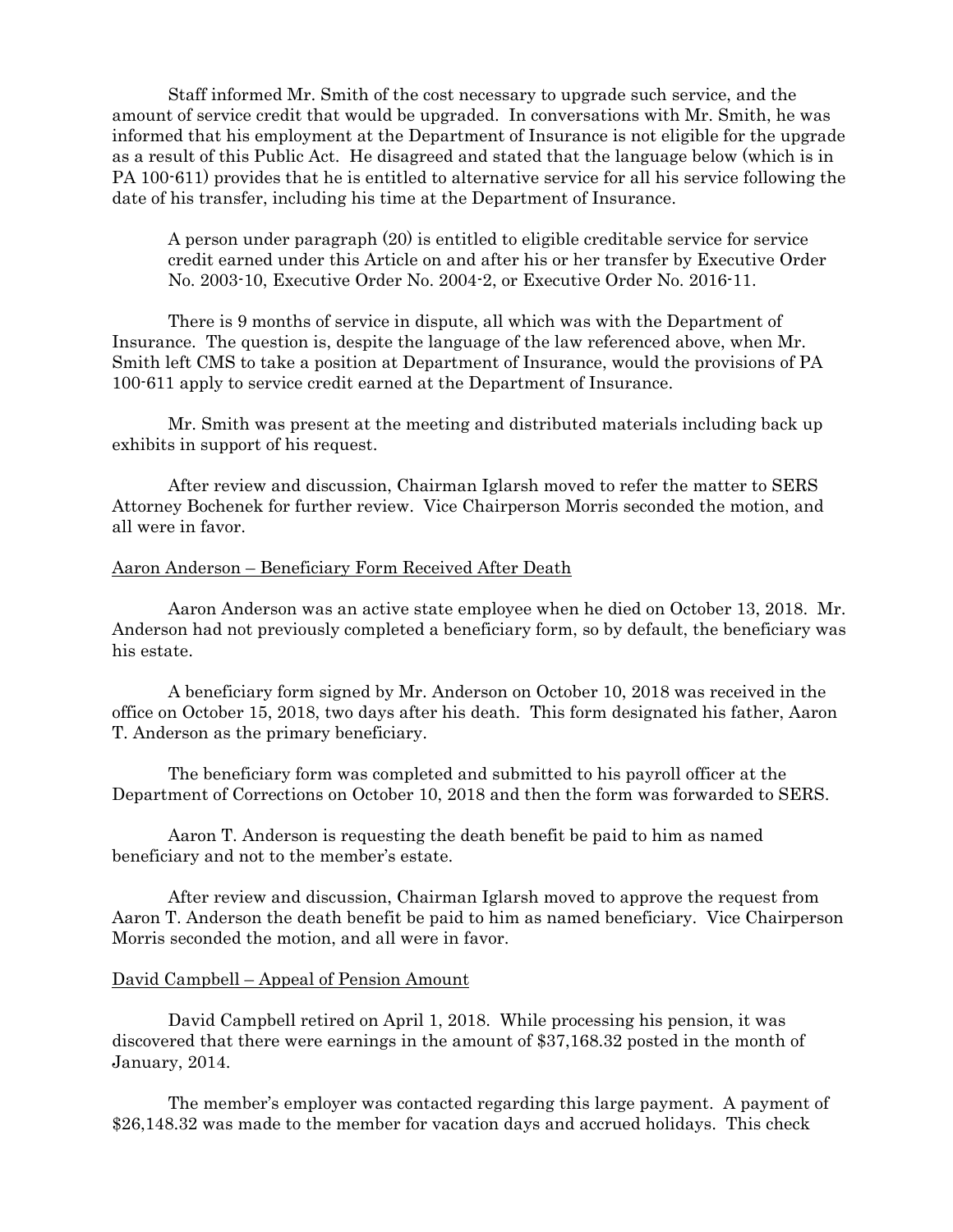should have been issued as a lump sum with no retirement contributions deducted. The erroneous contributions of \$2,222.61 were refunded to the member.

 Mr. Campbell is requesting the payment of vacation and holidays be included in the calculation of his final average compensation.

After review and discussion, Executive Secretary Blair moved to deny Mr. Campbell's request. Chairman Iglarsh seconded the motion, and all were in favor.

# Ernest Marten – Occupational Disability – 12 Month Filing Limitation

 Ernest Marten works as a Correctional Officer for the Department of Corrections. His last day worked was December 10, 2016 and he began a service connected leave of absence on December 15, 2016 due to an injury. He has returned to work May 29, 2017. He was paid TTD.

 Mr. Marten was on Occupational Disability and did not believe he needed to file separate paperwork to continue payment into his SERS retirement account. After he reviewed his 2018 benefit statement, he contacted SERS staff to find out why his account had not been credited. Mr. Marten is appealing the 12-month filing limitation as he didn't realize he had to file separately with SERS.

The member's request was denied in accordance with Chapter 40 ILCS 5/14-123(a).

After review and discussion, Chairman Iglarsh moved to approve Mr. Marten's request. Vice Chairperson Morris seconded the motion, and all were in favor.

#### Bridget Moomey – Requesting Lower SSA Repayment

Ms. Moomey was approved for a temporary Non-Occupational benefit from SERS effective May 1, 2015.

 Ms. Moomey was approved for a retroactive Social Security disability benefit effective September 1, 2015. The retroactive benefit created an overpayment to SERS totaling \$62,966.00 from September 1, 2015 through October 31, 2018.

 SERS sent the member a notification letter on November 14, 2018 that explains the calculation of the overpayment and what was due SERS.

 As stated in the SERS Board Policy, the Overpayment Section is to deduct ½ of the gross of any benefit being paid toward an overpayment owed to SERS. The overpayment due is in accordance with 5/14-125 ILCS of the Pension Code.

 Ms. Moomey's monthly gross disability payment is \$1,033.00. Monthly deductions from the check is \$57.00 for federal tax leaving a net of \$976.00 paid to the member. She is currently opted out of the State of Illinois Group Insurance Program with basic state paid life only.

 Mrs. Moomey's half time cease is January 25, 2020 and she is eligible to retire February 1, 2035.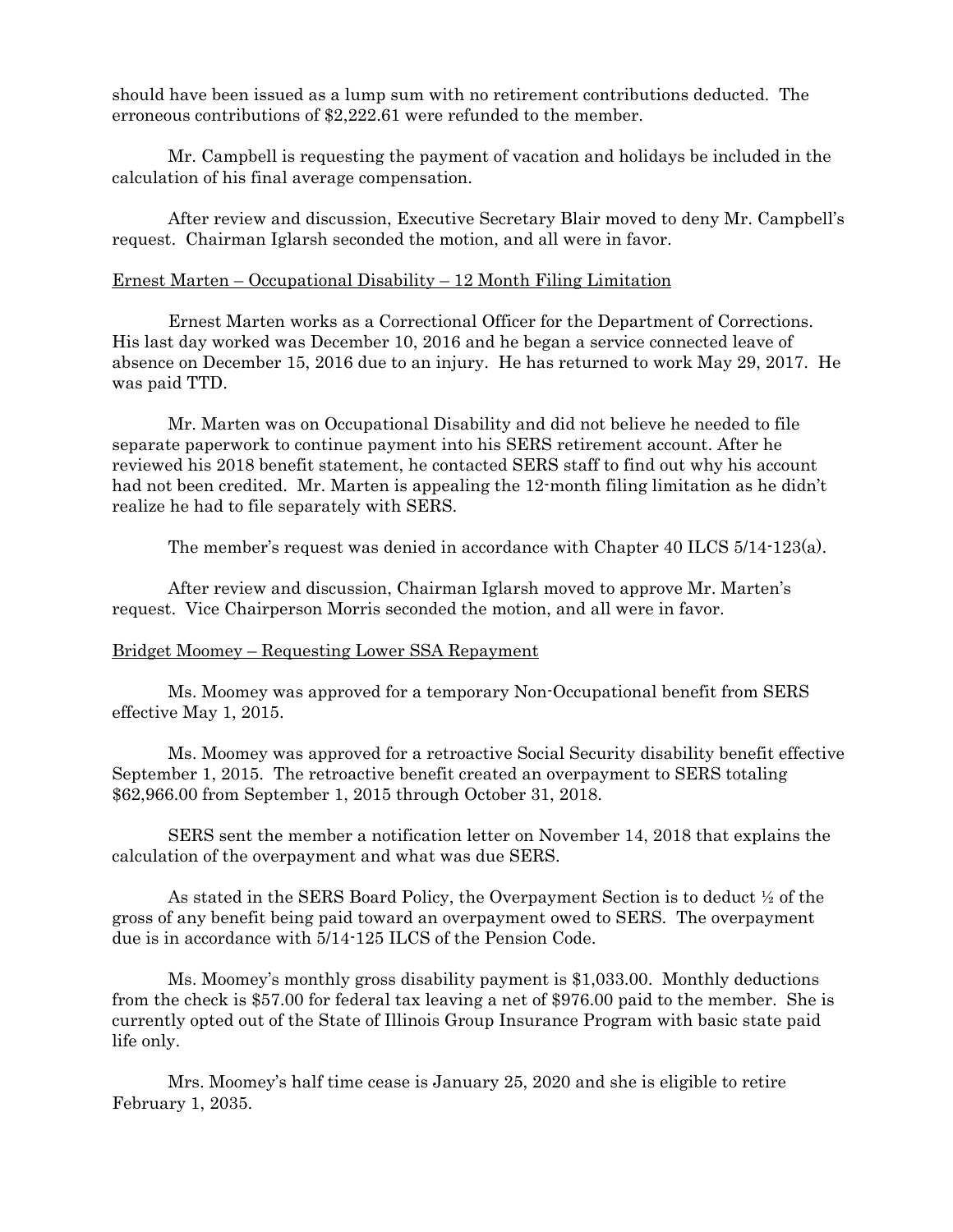To repay the \$62,966.00 in the required 60 months/5-year period, SERS would offset the net of her check and it would be paid in 65 months. Ms. Moomey is requesting a payment of \$200 per month which would result in a repayment plan of 26 years. There is an email exchange dated November 14, 2018 between SERS Disability Case Specialist Lori Benedict and Midwest regarding attorney fees that would be released to the member in the amount of \$15,437.25.

After review and discussion, Executive Secretary Blair moved to deny Mrs. Moomey's appeal and request that she send SERS the \$15,437.25 payment she will be receiving in order to assist in reducing her total overpayment and then, SERS may be in a position to reduce her re-payment amount. Chairman Iglarsh seconded the motion, and all were in favor.

## Nikita Jones – Requesting Lower SSA Repayment

 Mr. Jones was approved for Non-Occupational disability benefits from SERS effective July 1, 2016.

 Mr. Jones was approved for a retroactive Social Security disability benefit effective January 1, 2017. The retroactive benefit created an overpayment to SERS totaling \$26,049.00 from January 1, 2017 through July 31, 2018. As of December 19, 2018, the amount has reduced to \$25,558.00.

 SERS sent the member a notification letter on August 24, 2018 that explains the calculation of the overpayment and what was due SERS.

 As stated in the SERS Board Policy, the Overpayment Section is to deduct half the gross of any benefit being paid toward an overpayment owed to SERS. The overpayment due is in accordance with 5/14-125 ILCS of the Pension Code.

 Mr. Jones' monthly gross disability payment is \$982.00. Monthly deductions from the check are \$1.90 for federal tax and half of the gross of the disability payment of \$491.00 is deducted and applied to the overpayment leaving a net of \$489.00 paid to the member. CMS Premium Collection unit is billing him \$252.70 per month for insurance coverage.

 Mr. Jones' half time cease is August 1, 2021 and he is eligible to retire August 1, 2022 in accordance with ILCS 5/14-126.

 Mr. Jones' appeal includes his willingness to repay \$7,000 or \$8,000 to reduce his payment to \$250.00 per month. If he pays \$8,000 toward the \$25,558.00, the balance will reduce to \$17,558.00. To repay this amount in 60 months (5 years), the monthly payment would be \$292.63.

After review and discussion, Chairman Iglarsh moved to deny Mr. Jones' request but offer a reduction of his monthly payment to \$292.63 if he makes payment of \$8,000 to SERS. Executive Secretary Blair seconded the motion, and all were in favor.

#### Danielle McChristian – Requesting Lower SSA Repayment

 Ms. McChristian was approved for a Non-Occupational benefit from SERS effective September 18, 2014. Ms. McChristian was approved for a retroactive Social Security disability benefit effective February 1, 2015. The retroactive benefit created an